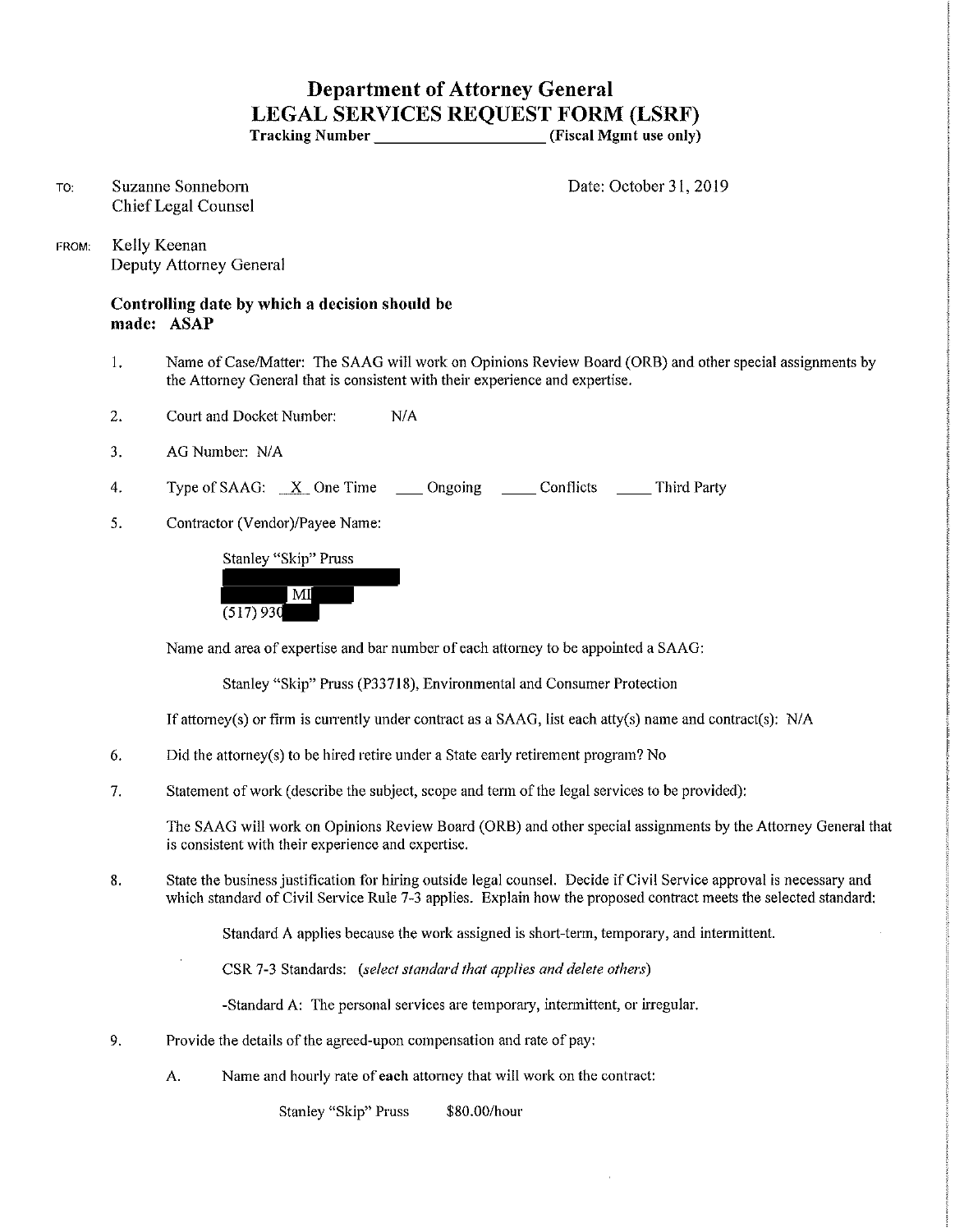- B. Hourly rate for travel time: N/A
- C. Approximate total number of contract hours: 250 hours; Amend to 400 hours
- D. Budget ceiling:  $$20,000.00$ ; Amend to  $$40,000$   $\mathcal{N}$
- E. Term of contract: March 11, 2019 through March 11, 2020.  $\sim$
- 10. Name of department (agency) or organizational unit incurring the cost for these services: Department of Attorney General $\psi$

Payment method (select one):

|                                 | a ayındır momou təcibbi önce                                                                                                                                                                                                                                                                                                                         |
|---------------------------------|------------------------------------------------------------------------------------------------------------------------------------------------------------------------------------------------------------------------------------------------------------------------------------------------------------------------------------------------------|
|                                 | A. __ Client agency pays directly (division-approved invoices go to client agency for payment)<br>B. $X$ AG pays directly (General Fund) $\sqrt{\sqrt{ }}$<br>$C.$ AG pays directly $\&$ interaccount bills or requests grant funds:<br>___ AG restricted funds<br>AG unappropriated funds (interaccount billing to client agency for reimbursement) |
| 11.                             | If payment method 10. B or C (AG pays) is acceptable, Finance Director James Selleck signs below:                                                                                                                                                                                                                                                    |
|                                 |                                                                                                                                                                                                                                                                                                                                                      |
| 12.                             | James Selleck Sainter Sellect Date 10/31/2019                                                                                                                                                                                                                                                                                                        |
|                                 | Suzanne Sonneborn, Chief Legal Counsel 873 et 7 Sound                                                                                                                                                                                                                                                                                                |
|                                 |                                                                                                                                                                                                                                                                                                                                                      |
|                                 |                                                                                                                                                                                                                                                                                                                                                      |
| 13.                             | Contract to be signed by: _____ AG __X_ Chief of Staff Division Chief<br>If approved, Front Office Designee sends out application, performs all background checks, and signs below if<br>checks are acceptable:                                                                                                                                      |
|                                 |                                                                                                                                                                                                                                                                                                                                                      |
| 14.                             | After all approvals, send LSRF and all attachments to Kari Anders, Office of Fiscal Management, 7 <sup>th</sup> Floor,<br>Williams Building, Lansing.                                                                                                                                                                                                |
| Attach:                         | Client written agreement to pay<br>Attorney(s) Vitae/Resume<br>SAAG application, if required                                                                                                                                                                                                                                                         |
|                                 |                                                                                                                                                                                                                                                                                                                                                      |
|                                 |                                                                                                                                                                                                                                                                                                                                                      |
| For Fiscal Management Use Only: | $\begin{tabular}{c} OSE & \textbf{0.013} & \textbf{0.001} \\ \hline \end{tabular}$                                                                                                                                                                                                                                                                   |

**Supplies\Contracting\SAAGs\A.3.Legal Services Request Form.09.29.09**